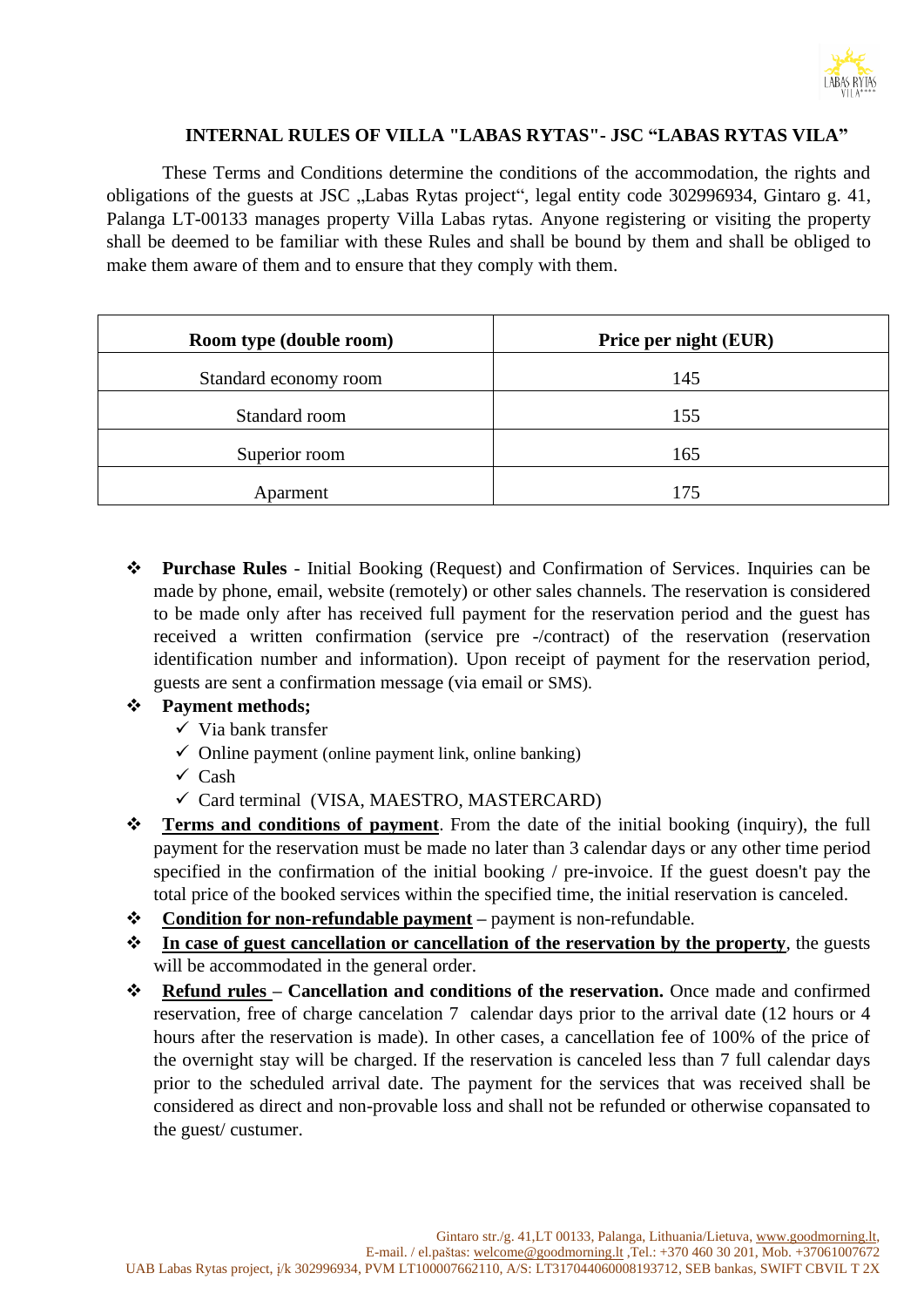

- ❖ **Accommodation prices.** Accommodation prices are provided to guests on the website via the booking module. The rates for accommodation for additional persons and for all other additional services are published on the website and at the reception.
- ❖ **Arrival - from 3 pm.,**
- ❖ **Departure – till 12 pm.**
- ❖ **Late check – out.** Upon availability late check out can be provided only with administrator approval. Tolerated time to be late for check-out till 12:30, after this time starts to count chargeable time for late check - out. Late chout-out till 6 pm. 50 % of the overnight stay, after 6 pm. full prices of onernight stay.
- ❖ **Guest registration.** Guests must present a valid identity document and fill in a registration card in accordance with the Law on Tourism of the Republic of Lithuania Nr. VIII - 667 of the Act amending Section 2, Article 31, paragraph 5; December 5th Order no. V-154, schengen agreement, migration requirements.
- ❖ **Minors in accommodation.** We shall only accommodate an authorized attendant person who is fully capable of bearing the financial and moral responsibility for the minor and his or her behavior. Minors must be under the close supervision of adult attendant in accommodation all the time.

Compnay reserves the right not to accept persons for accommodation or to request guests to leave immediately without returning the debit payment for the services in violation of the internal rules and for the following reasons:

- $\checkmark$  who are clearly intoxicated and have no control over their actions;
- $\checkmark$  refuses to provide the required identity documents;
- $\checkmark$  behave aggressively towards the staff and / or other guests;
- $\checkmark$  does not adhere to generally accepted ethical norms;
- $\checkmark$  sexually harassing;
- $\checkmark$  uses uncensored (swearing words) or rude expressions and otherwise disrespects race, ethnicity, national minority, sexual or religious beliefs, or persons with disabilities;
- $\checkmark$  by its act or omission, person (guest/ visitor) creates endangers for the property and for the guests, or grossly violated fire regulations and requirements.;
- ❖ **Guest visitors**. If villa guests has a visitor that would like to stay in the room after 10 pm., villa guest has to inform reception and request if there is possibility to stay for additional person in the room. Persons must be registered at the reception and must to pay for additional person accommodation according to the rates set by the company. In the guest does not inform about additional person in the room, person who has officially made reservations and check-in will be responsible of the additional persons accommodation fees (full nights price can be applied ) according reservation lenght.
- ❖ **Planning to have additional guests in the room.** Guest has to request reception, if there is possibility to stay for additional person in advance and declare his age, length of stay. Reception has to approve possibility to stay for additional person, otherwise person will be requested to follow general basic rules of accommodating upon properties availability. The standard accommodation capacity is two persons per one room, but there is allocated quantity of rooms (categories) that has possibility to accommodate additional person in the room. In those rooms where according the spacing standards extra beds are not permitted - extra persons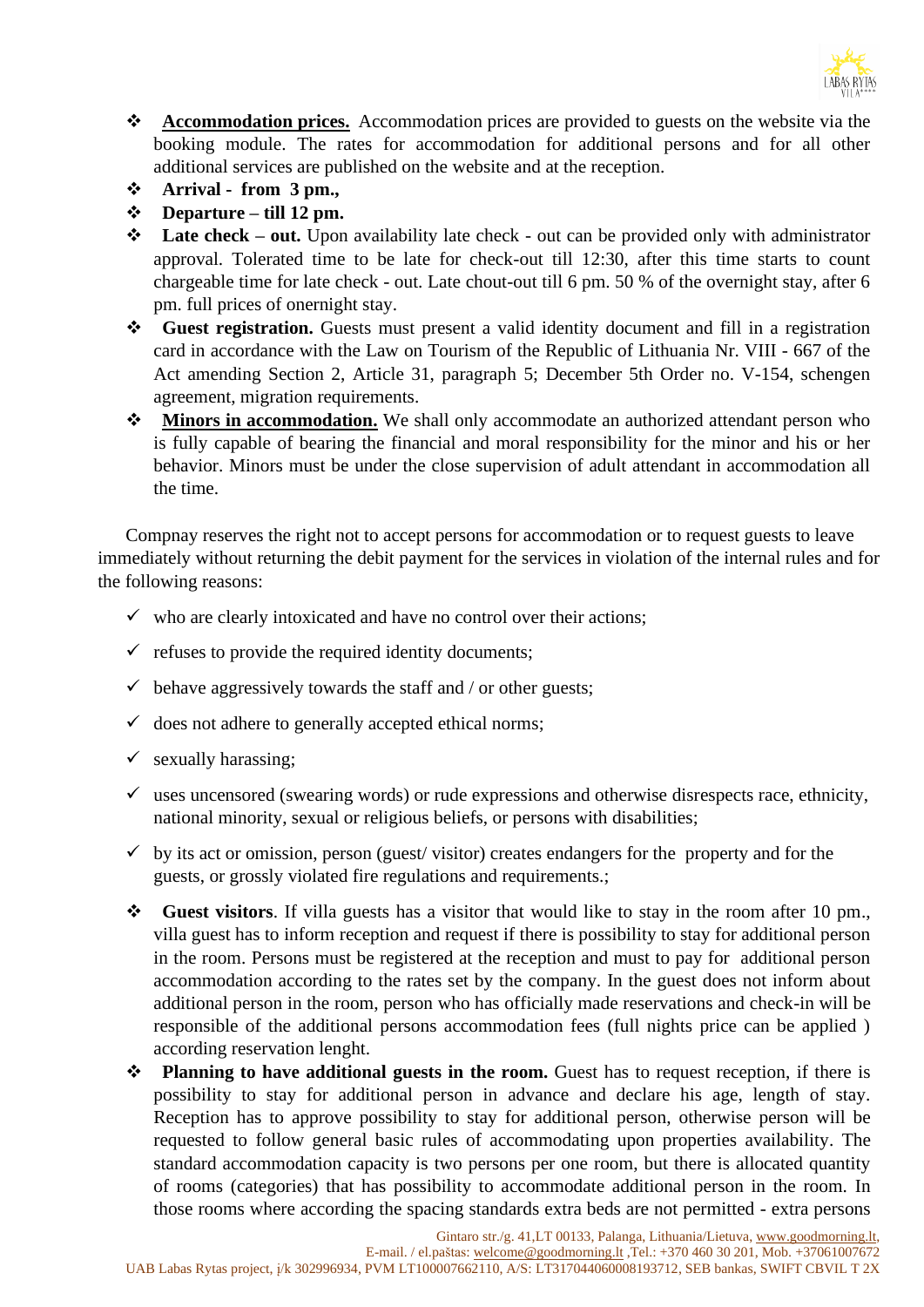

with extra beds are not allowed.

- ❖ **Guests with pets.** In the properties that are operated by the JSC "Labas Rytas project"- Labas rytas vila, pets are not allowed.
- ❖ **The receptionist is entitled.** Receptionist has right to request the guest to leave the property before check out date if the guest does not comply with rules and regulations and violated them. In this situation operator gets a full right to claim payment for all damages and loses that was done by the guests behavior.
- ❖ **Guests are required.** The guests shall not violate the rights of the employees and other guests, nor disturb public order by their actions and behavior. If it's necessary employees has a right to call the police and / or security services.
- ❖ **Quiet hours.** During the night time (quiet time: 10 pm 8 pm), guests are required to respect "quiet time" and do not to disturb other guests' rest. If the guest don't follow the "quiet time" rules and doesn't respect other guest rest time, employees will be forced to take a necessary actions and request the guests to leave the property without any rights for refund.
	- ❖ **Equipment failure or tools got broke down.** If there is any malfunction of the equipment, equipment, inventory in the rooms, property damage, etc., guests must inform the recpetion immediately, but not later than within 1 hour. Guest should not use any of equipment, machines and other inventory that are broken and has safety hazard. Company will not take any responsibility for any damage caused to a guests or other persons how is using items that are broken or has safety hazards.
	- ❖ **Damages of loses (material and nonmaterial cases).** The guest must immediately inform the operator's staff of the circumstances of the damages, but no later than 1 hour after the damages was done. If the Guest fails to comply with this requirement, company shall have the right not to investigate the guest's damaged case and will not take any responsibility for damages done the guest.
	- ❖ **Guest that has done his registration in the villa by signing registration card.** The guest is responsible for the conduction of all persons actually residing in his / her room and compliance with these rules and regulations of the property.
	- ❖ **Guests are obliged to compensate damage** caused to the property or property interests as well as damage to third parties, including income not received by the company in accordance with the laws of the Republic of Lithuania. Any damage caused to the company is the responsibility of the adult registered in the Room. If necessary, employees have the right to call the police and / or security services.
- ❖ **Guests must turn off all electrical devices** when they are leaving the room, also close windows and balcony doors, make sure there is no running water leftover in the bathroom and check the main door that they are property closed.
	- ❖ **Guest must comply with all fire regulations and recommendations.** All guests staying at villa premises are required to comply with the fire safety regulations (located in the property, rooms and reception).

### **NOT ALLOWED**

- ❖ Bring and keep any pet (pets) in the property.
- ❖ Without the permission of the Administration, it is forbidden to accommodate more people in the room number of the accommodation establishment than indicated at check-in.
- ❖ Noise, shouting, loud music, loud talking and laugh, and other interference on at night time (quiet time: 10pm to 8am).
- ❖ Move furniture in the accommodation; move to another room or change their allocation and assign.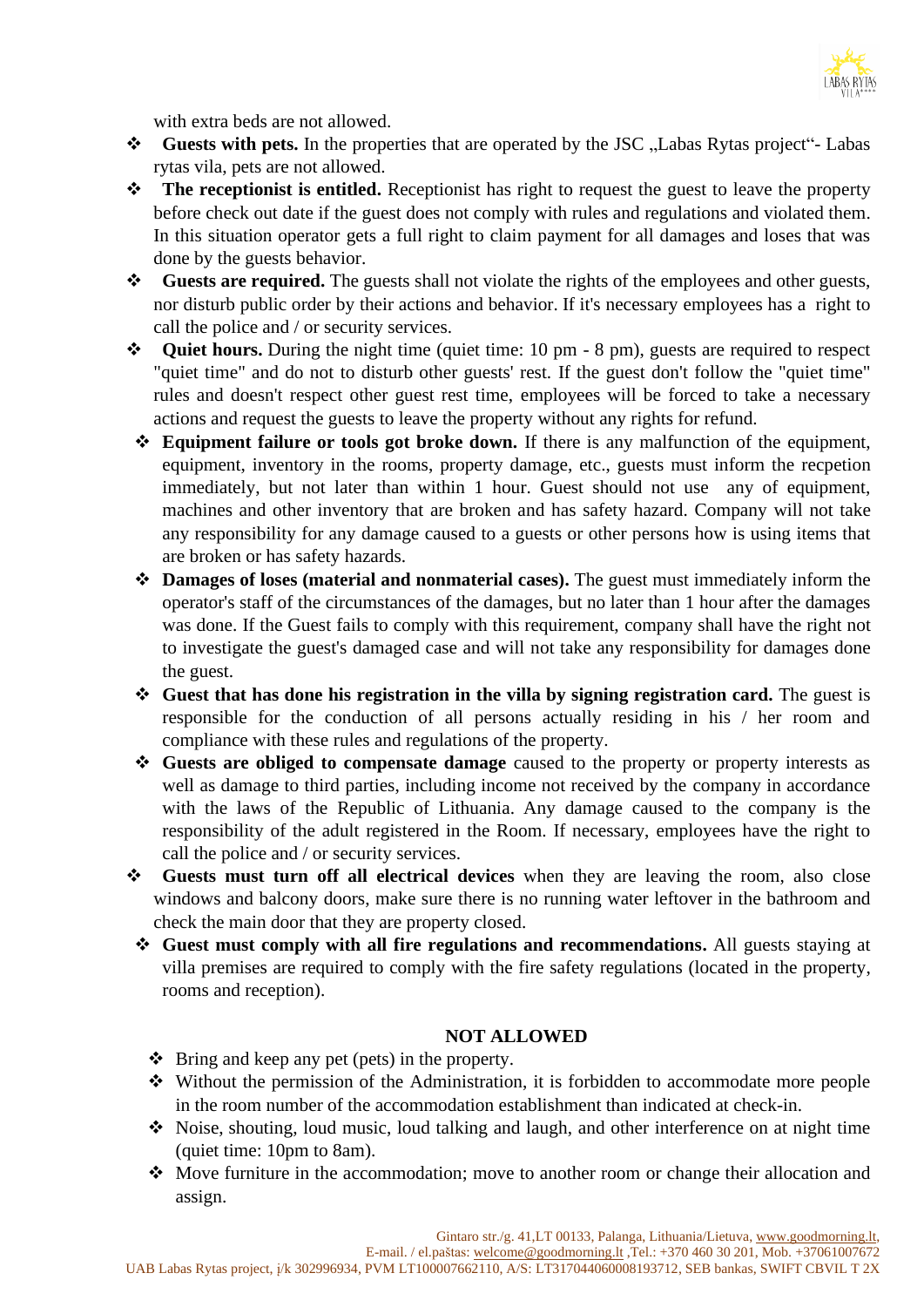

- ❖ To store in room numbers flammable, dangerous, odor-emitting, etc. chemicals, any equipment, devices, and so on.
- ❖ Bring and keep in the room: steel, metal or wood tools that can be used to attack or injure a person.
- ❖ Use personal electronic devices by example: private gas-stove, electronic -stove, electronic vehicles, engineering tools and ect., Execption: electronic devices that are used for hygiene purposes, telephone chargers and personal computers.
- ❖ Leave electrical devices on in to the power socket.
- ❖ **To prepare food and store food in the room if there is no spacial are allocated for food preparation (kitchenette).** The mini-bar refrigerator is designed to cool soft drinks and cannot be used to contain food.
- ❖ Pursuant to Article 19 of the Law on Control of Tobacco, Tobacco Products and Related Products in the Republic of Lithuania, smoking is prohibited in all indoor areas (rooms and common areas). **Penalty for smoking in the building (room) 100 EUR.**
- ❖ Blankets, towels and bed linen are not allowed be used for outdoor and other entertainment.
- ❖ Leave unaccompanied minors in the room and other property public areas.
- ❖ It is strictly forbidden to carry vehicles (rollers, scooters, bicycles, etc.) to the building and rooms.

# **FOOD AND BEVERAGE SERVICES, HOUSEHOLD SERVICES**

- ❖ **Breakfast.** Breakfast is served daily from 8 am to 11 am.
- ❖ **Rooms service.** Meals are served during the operating hours of the kitchen.
- ❖ **Acceptable dress code fo public areas - smart casual.** The villa breakfast area/restaurant does not allow persons that are wearing: bathrobes, swimwear, sportswear, workwear.
- ❖ **Daily Housekeeping services from 9am till 5pm. (upon availability).**
- ❖ **Bed linen, towels, bathrobes are changed at least twice in 7 days period.**
- ❖ Towels are changed according to guests' requests towels left on the hanger means no need to change, towels on the floor means - they are requested to be replaced.
- ❖ **Hygiene products (shampoo and soap) are replenished daily or upon request.**
- ❖ Personal belongings in the room. Please place your personal belongings items in such a way, that allows staff to carry out quality room cleaning. If personal belongings are on the bedding or towels, the employee has the right not to change them to the clean ones and in some cases leave the room without cleanings services.
- ❖ **When a guest presents the card of "Do Not Disturb" on the handle outside the doors.** According to the message of the card "Do not disturb" - housekeeping services will be not provided and staff will not enter your room till the moment you will take off the card from the handle. (except: emergency and safety requirements).
- ❖ **When a guest places the card "Clean up". –** Information is provided to staff that the room can be cleaned. Please keep in mind that your room will not be cleaned if you will not request cleaning service by placing the card outside the doors on the handle.
- ❖ **Guests pay for drinks / goods at the reception upon purchase.** In the situation that the guest has left without paying for the mini-bar drinks / goods, we will issue an advance invoice to the guest to which the guest must pay within 3 days.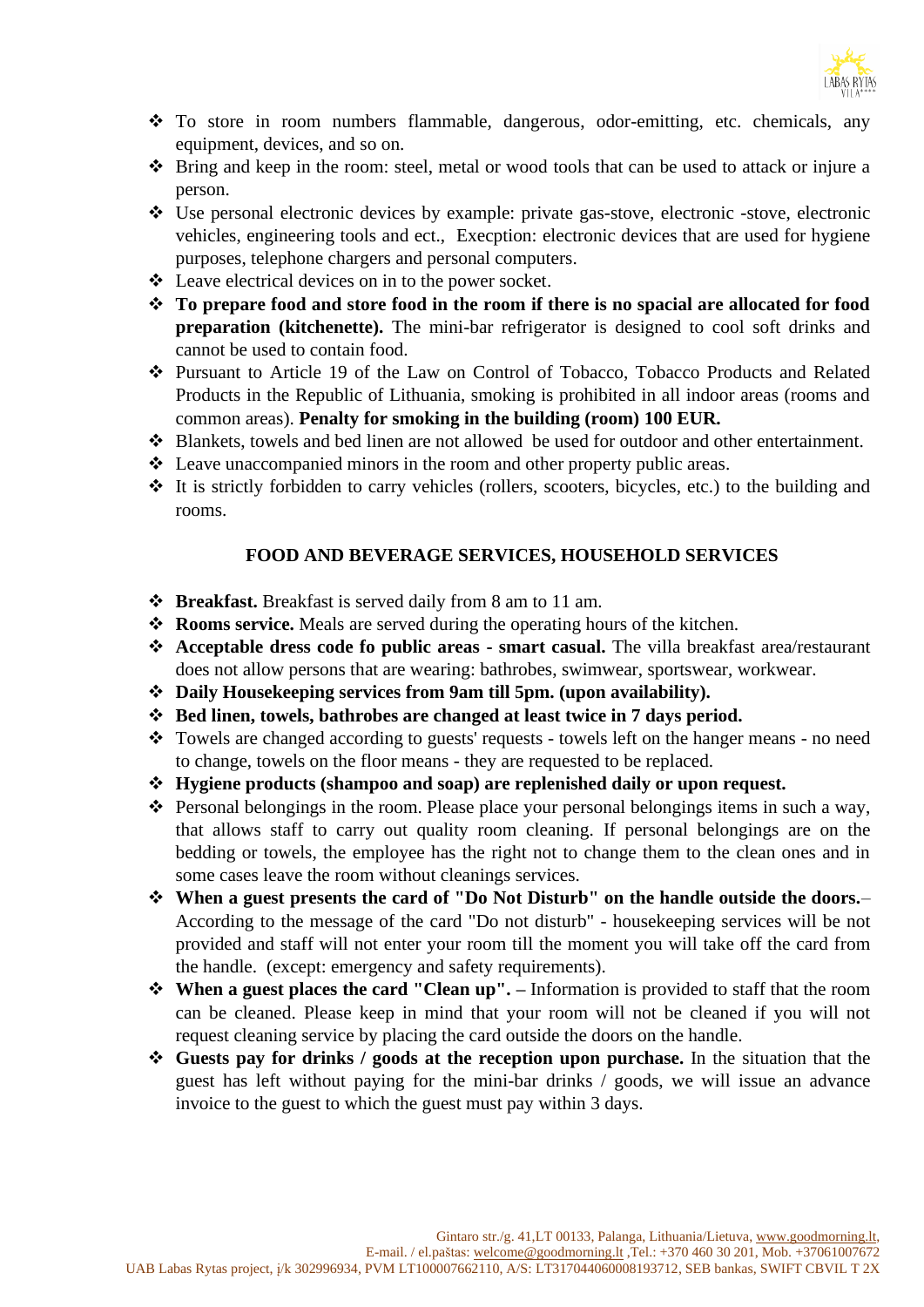

# **OTHER IMPORTANT INFORMATION**

- ❖ The reception is open from 8am. up to midnight.
- ❖ **The door are locked.** To ensure the safety of residents and staff, the property's doors are locked in the winter at 10pm. , at midnight in summer time. After midnight guests can always use their room key to open the main building doors or contact by phone.
- ❖ **Safe storage.** Company is not responsible for guests' belongings left in the room. Free safe is available at the property reception or in-room safe.
- ❖ **Vehicles and their safety.** The property is not responsible for the safety of the cars in the parking lot, as well as for items left in the cars, bicycles, rollers or other vehicles.
- ❖ **Lost and found items.** If its possible, guests will be informed of the items found in the rooms by contacting the guest using the contact details provided upon check-in (phone and email). Items lost by guests and found in rooms are kept for a maximum of 3 months. The accommodation is in compliance with Article 6.865 of the Civil Code of the Republic of Lithuania.
- ❖ **Right to complain.** If there are any comments or complaints regarding the quality of the rooms, equipment, furniture or bedding, it is recommended that guests contact reception immediately. If you believe your privacy has been violated, you can complain to the appropriate authority in the EU country where you live. Contact details of such authorities can be found here: [http://ec.europa.eu/newsroom/article29/item-detail.cfm?item\\_id=612080](http://ec.europa.eu/newsroom/article29/item-detail.cfm?item_id=612080)
- ❖ **Request / Complaint.** You can contact the property administration via email: [welcome@goodmorning.lt.](mailto:welcome@goodmorning.lt) To the State Consumer Rights Protection Authority: [\(Vilniaus](https://maps.google.com/?q=Vilniaus+g.+25,+01402+Vilnius&entry=gmail&source=g) g. 25, 01402 [Vilnius,](https://maps.google.com/?q=Vilniaus+g.+25,+01402+Vilnius&entry=gmail&source=g) el. p[.tarnyba@vvtat.lt,](mailto:tarnyba@vvtat.lt) phone: 8 5 262 67 51, fax. (8 5) 279 1466, internet page: [www.vvtat.lt,](http://www.vvtat.lt/) in the territorial units of the country – [http://www.vvtat.lt/index.php?470187665\)](http://www.vvtat.lt/index.php?470187665) or fill out an application form on the EGS platform: [http://ec.europa.eu/odr/.](http://ec.europa.eu/odr/)
- ❖ **Employee right to access the room.** In order to ensure the safety of the guests or in case of suspicion of illegal activities in the room, staff is entitled to access all rooms of the property including other public areas.
- ❖ **Non-compliance and damages.** Company will not deal with the claims of the Guest and will not be liable for any property and / or non-property damage suffered by the Guest or persons accompanying him or her during they stay, how did not comply with rules and recommendations.
- ❖ **CCTV cameras.** In order to ensure the security of you and property, JSC "Labas Rytas project" has video surveillance cameras installed in all accommodation facilities and outside the building.
- ❖ **Unused services.** Unused services in packages / packages / gift vouchers or other promotions are non-refundable and are not exchangeable.
- ❖ **All disputes are resolved.** In compliance with the laws of the Republic of Lithuania. State Consumer Rights Protection Authority: [http://www.ecc.lt/lt/consumer\\_rights/esd/;](http://www.ecc.lt/lt/consumer_rights/esd/)
- ❖ · More information on the protection of personal data: [https://www.ada.lt/go.php/Asmens](https://www.ada.lt/go.php/Asmens-duomenu-apsaugos-reforma641)[duomenu-apsaugos-reforma641](https://www.ada.lt/go.php/Asmens-duomenu-apsaugos-reforma641)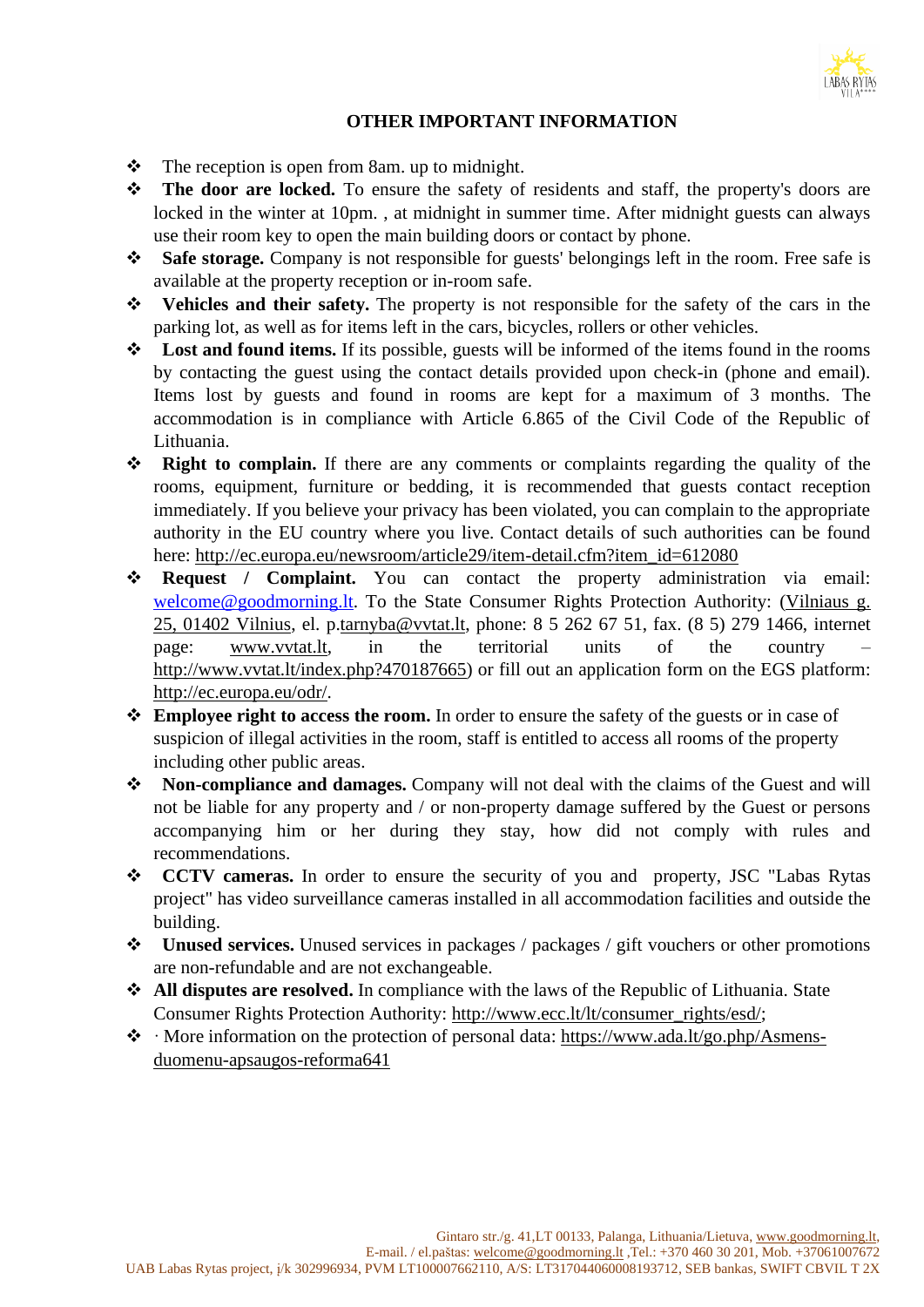

# **JSC** "LABAS RYTAS PROJECT" **Company code: 302996934**

# **JSC "LABAS RYTAS PROJECT" GUESTS AND OTHER PERSONS RULES FOR THE PROCESSING OF PERSONAL DATA GENERAL PROVISIONS**

JSC "Labas Rytas project" (hereinafter - the Company) Personal data processing rules (hereinafter - the Rules) regulate the personal data of guests (hereinafter - Guest) and other persons whose data JSC "Labas Rytas project" receives or may receive in the future, except for the Employees of the Company, data management, process management, use and storage.

Personal data processing rules applicable to JSC "Labas Rytas project" property villa LABAS RYTAS (located at Gintaro str. 41, LT-00133 Palanga).

Terms used in the definitions shall be understood as defined in 2016. April 27 Regulation (EU) No 182/2011 of the European Parliament and of the Council 2016/679 (the General Data Protection Regulation, hereinafter - BDAR), the Law on Legal Protection of Personal Data of the Republic of Lithuania (hereinafter - ADPA), the Labor Code (hereinafter - DK) and other legal acts regulating personal data protection.

JSC "Labas Rytas project" (company code: 302996934, registered address: Gintaro g. 41, LT-00133 Palanga) - a legal entity or any branch owned by JSC "Labas Rytas project" with its registered office in the Republic of Lithuania and who acts as the Controller of the Personal Data.

Personal data - shall mean any information relating to identifiable person ("data subject"); an identifiable person is one who can be identified, directly or indirectly, in particular by reference to persona information such as name, personal identification number, possible location of residence, or more personal description of persons like: signs of physiological, genetic, mental, economic, cultural or social identity;

### **PRINCIPLES FOR THE PROCESSING OF PERSONAL DATA**

JSC "Labas Rytas project" shall manage personal data of the guests by following those principles: Personal data shall be kept in a form which permits identification of data subjects, for no longer than is necessary for the purpose for which the data were collected and processed; Personal data shall be processed in such a way as to ensure, by appropriate technical or organizational measures, adequate security of personal data, including protection against unauthorized or unlawful processing and against accidental loss, destruction or damage; The Company should use all technical possibilities to make personal data unrecognizable as much as possible for unauthorized persons interventions.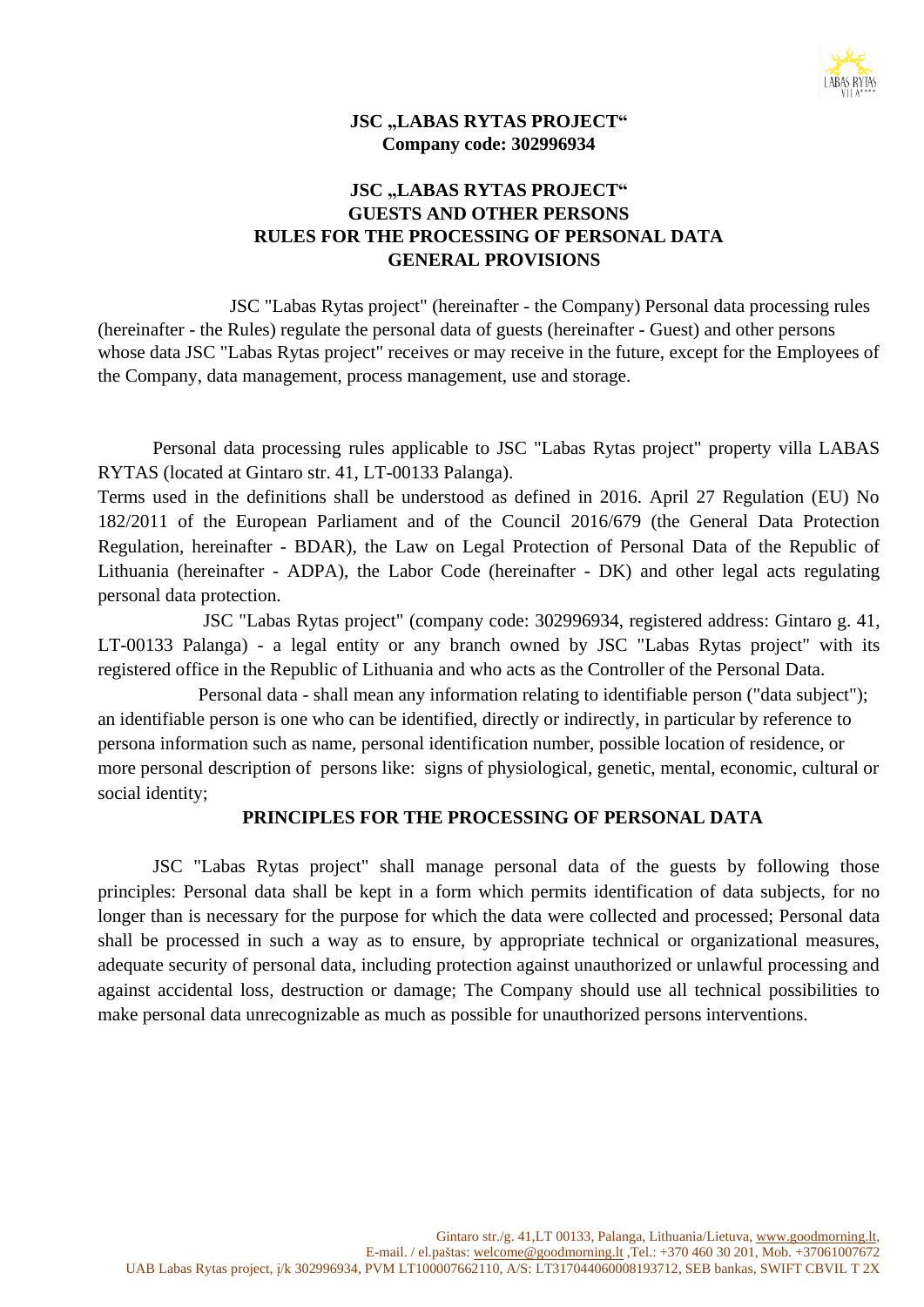

### **PURPOSE OF PROCESSING PERSONAL DATA**

When reserving a room (s) in an accommodation, the data subject agrees that the Controller will process the following personal data for the purposes of proper administration, accommodation, accounting and security:

- $\triangleright$  Fist name , Last name
- ➢ Gender
- ➢ Credit card data
- ➢ Billing/ Payments
- $\triangleright$  Stay period
- $\triangleright$  Identity number of vehicle
- $\triangleright$  Phone number, email, date of birth
- $\triangleright$  Children / infant data

Data on children arriving with parents, guardians, adoptive parents are collected only with reference to the child's age, without gender, name and surname\*:

The name of the child traveling with tourist groups is collected, the age of the child, the organization with which the child came to ensure the inaccessibility of alcoholic beverages in the accommodation for children staying at the property.

In case of incoming child data, the property undertakes not to use it for marketing or other purposes that would in any way harm the interests of the minor.

When submitting their personal data, the guest confirms that they are accurate and correct.

If a restaurant or accommodation employee suspects that a person seeking to purchase alcohol or tobacco products is not legal age that is required in the law, he must to present a personal identification document to confirm that they are old enough to obtain alcohol or tobacco products:

If person refuses to provide an Identity document for employee identify the age, non alcoholic beverages or tobacco products should be sold to such person;

Once the person has presented his / her personal identity document, the restaurant / accommodation employee cannot take keep this document, make copies of it, photos, etc.

The Controller submits the following data to the Department of Statistics of the Republic of Lithuania: number of guests, country from which the guest (s) came, purpose of arrival, length of stay at the hotel.

The data subject, while browsing the website, is made aware of the cookies used on the website, and what user data is (may be) collected while browsing (Cookies used and data collected by them are discussed in the cookie policy).

Personal data obtained for direct marketing purposes shall be keep for a period of three calendar years from the date that was collected.

The Controller confirms that personal data is collected only directly from the Data Subject and is not collected from other sources.

The Data Controller undertakes not to disclose the Personal Data processed to third parties, except:

- ➢ If there is explicit consent of the Data Subject for the disclosure of personal data, in connection with the Guest's order or other services - to the Data Processors providing the delivery of goods or other services ordered by the Guest;
- $\triangleright$  To government authorities as required by law, if necessary to prevent or investigate criminal offenses.

E-mail. / el.paštas: [welcome@goodmorning.lt](mailto:welcome@goodmorning.lt) ,Tel.: +370 460 30 201, Mob. +37061007672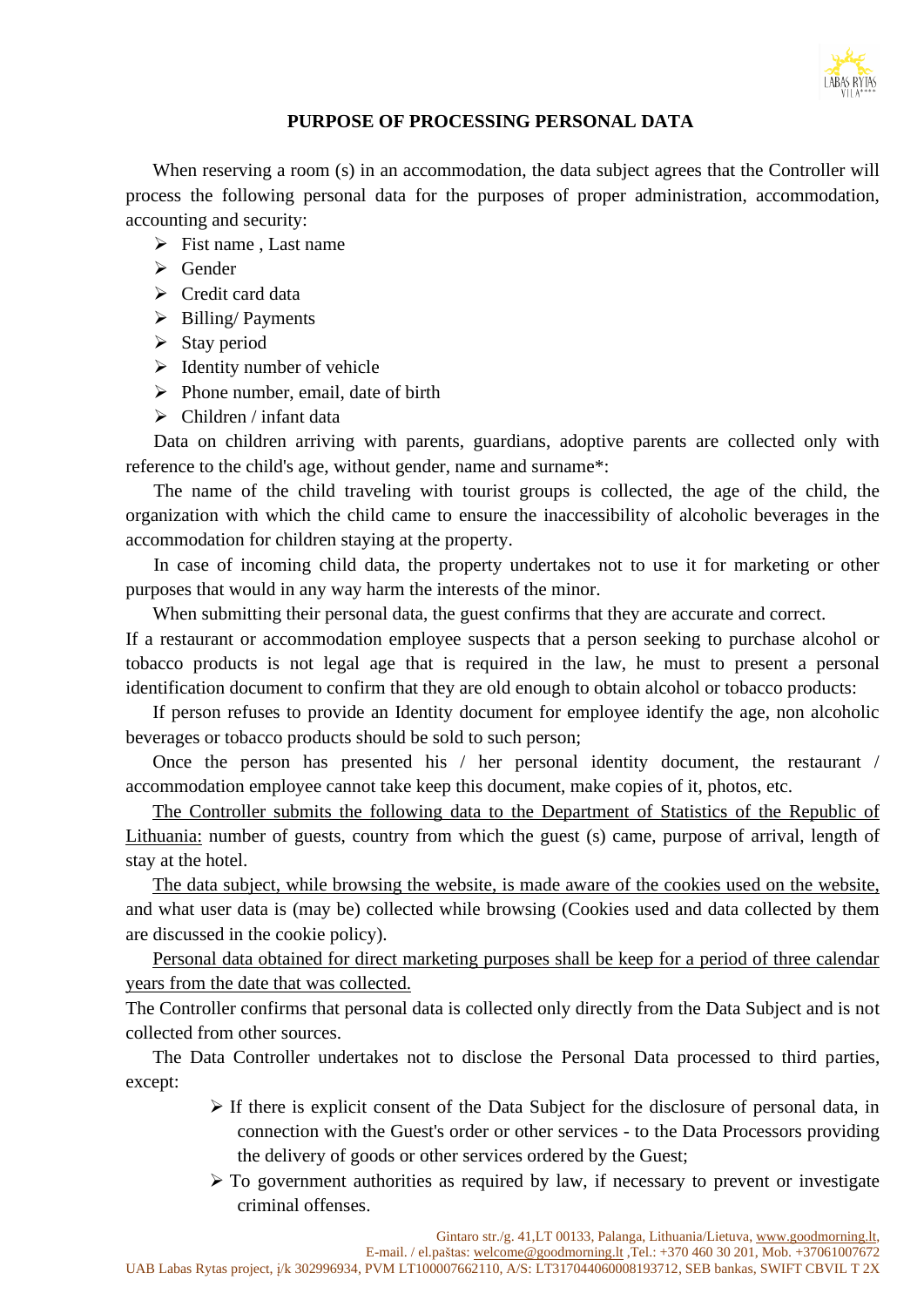

Personal data must be kept for no longer than is necessary for the purposes for which the data were processed:

The personal data of the Guest (name, surname, telephone number and e-mail address) collected for the purposes of accounting of the guests staying at the accommodation are stored in the reservation system.

Guest registration card according to Art. 6p. - required, protected for five years;

The personal data collected for the purpose to protect guest personal belongings during their staying at the property shall be retained until the guest's departure;

Direct marketing (concessions, discounts) to guests staying at the hotel more than once will collect the personal data of the guest on a digital medium for no more than 5 (five) years from the date of his or her written consent to participate in the Marketing programs. At the end of the Guest's term of participation in the Program, the Guest must give his explicit consent to extend the retention and processing of his personal data for this purpose;

For personal debt management purposes, personal data collected by a guest in accordance with the legitimate interest is retained for 5 (five) years from the date of departure;

When the guest completes the registration card upon arrival and agrees to receive information for marketing purposes, only the email address is included in the contact list.

#### **RIGHTS OF DATA SUBJECTS (GUESTS)**

Employees appointed by order of the Chief Executive Officer of the Company on 2021 12 16 Nr.BDAR-1 shall ensure that the Guest Rights (hereinafter - the Right) are properly implemented and all necessary information is provided to the data subject in a clear, understandable and acceptable form.

Rights of the data subject (Guest) and ways of implementation:

Knowledge (be informed) about the processing of your personal data:

When collecting personal data, the Company shall inform the Guest what personal data it may provide and for what purposes it is collected and will be processed;

The Company shall inform the Guest (in writing, verbally or otherwise) of his right of access to his personal data and how it is processed;

When presenting an identity document, the guest shall have the right to obtain information on the sources and personal data collected, the purpose for which they are processed and to whom;

The Responsible Employee shall prepare a response regarding the processing of personal data within 10 calendar days of the Guest's request. Such data shall be provided to the data subject in writing.

Require correction of incorrect, incomplete, inaccurate personal data.

Claim to delete data (Data Removal)

Submit other written requests regarding the personal data

Upon receipt of such a request, the Company shall within 10 calendar working days, free of charge, destroy all data managed and processed by the individual to the extent not required by the legal acts of the Republic of Lithuania;

Information on the Rights of the Guest in the field of collection and processing of personal data shall be made public, ie. y. At the hotel reception and / or on the hotel website: [www.goodmorning.lt](http://www.goodmorning.lt/)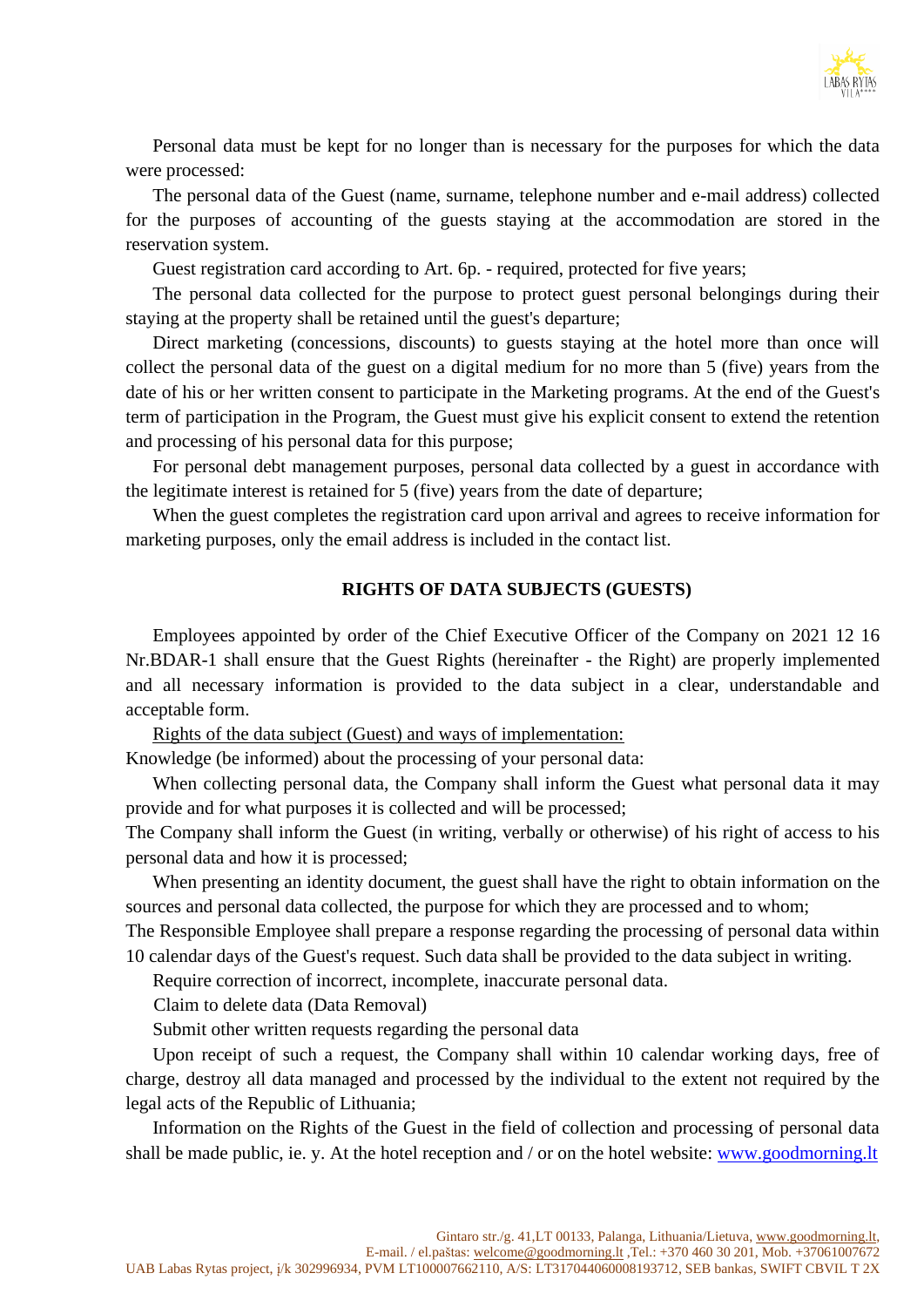

#### **RECIPIENTS OF PERSONAL DATA**

Personal data is (may be) transferred to recipients such as:

Public government institutions, authorities and other authorized institutions in the exercise of the functions entrusted to them by law (for example, law enforcement agencies, IT supervisory authorities);

For authorized data processors of JSC "Labas Rytas project" - Third parties:

Parties maintaining registers and / or IT systems (which process personal data) or mediating the provision of Personal Data from such registers.

Other persons related to the provision of services of JSC "Labas Rytas project", such as archiving, postal service providers, Guest service providers, vendors, other authorized parties related to the provision of services, delivery of goods.

When transferring the Data subject's personal data to Third Parties, the Data Controller (JSC "Labas Rytas project") submits to the Data Processor (Third Party) a personal data Processing agreement whereby the data processor undertakes responsability to not enclose date for other parties.

### **COMMERCIAL INFORMATION, ADVERTISING, INFORMATION COLLECTION**

 You can subscribe to our newsletters or become a member by providing your e-mail. email address or phone number and agreeing that your personal data will be processed for commercial and advertising purposes. We send newsletters to keep you informed of the latest offers (such as new items, special offers or sales). You can, at any time, decline to receiving newsletters by email, phone or ther communications.

Writes us email: [welcome@goodmorning.lt,](mailto:welcome@goodmorning.lt) [sales@goodmroning.lt](mailto:sales@goodmroning.lt)

*{I do not wish to receive the newsletter and other commercial information}.*

Notification about the availability of services, offers, news can be sent by e-mail. by post, telephone or other means of communication.

We would like to draw your attention to the fact that Facebook does not inform us about the data we collect and how it uses it. We do not know the purpose for which Facebook collects information, nor do we know the extent of such information. For more information about Facebook's privacy polic, we suggest you contact Facebook directly or read Facebook's privacy policy at <https://www.facebook.com/about/privacy/>

 Our sites are powered by Google Inc. (Google Inc., 1600 Amphitheater Parkway, Mountain View, CA 94043, USA) web services analysis mechanisms: Google Analytics, Google Double Click, and Google Tag Manger. Google Analytics, Google Double Click, use cookies to analyze site usage data. The information collected by cookies is transmitted to Google's servers in the USA and stored in an archive.